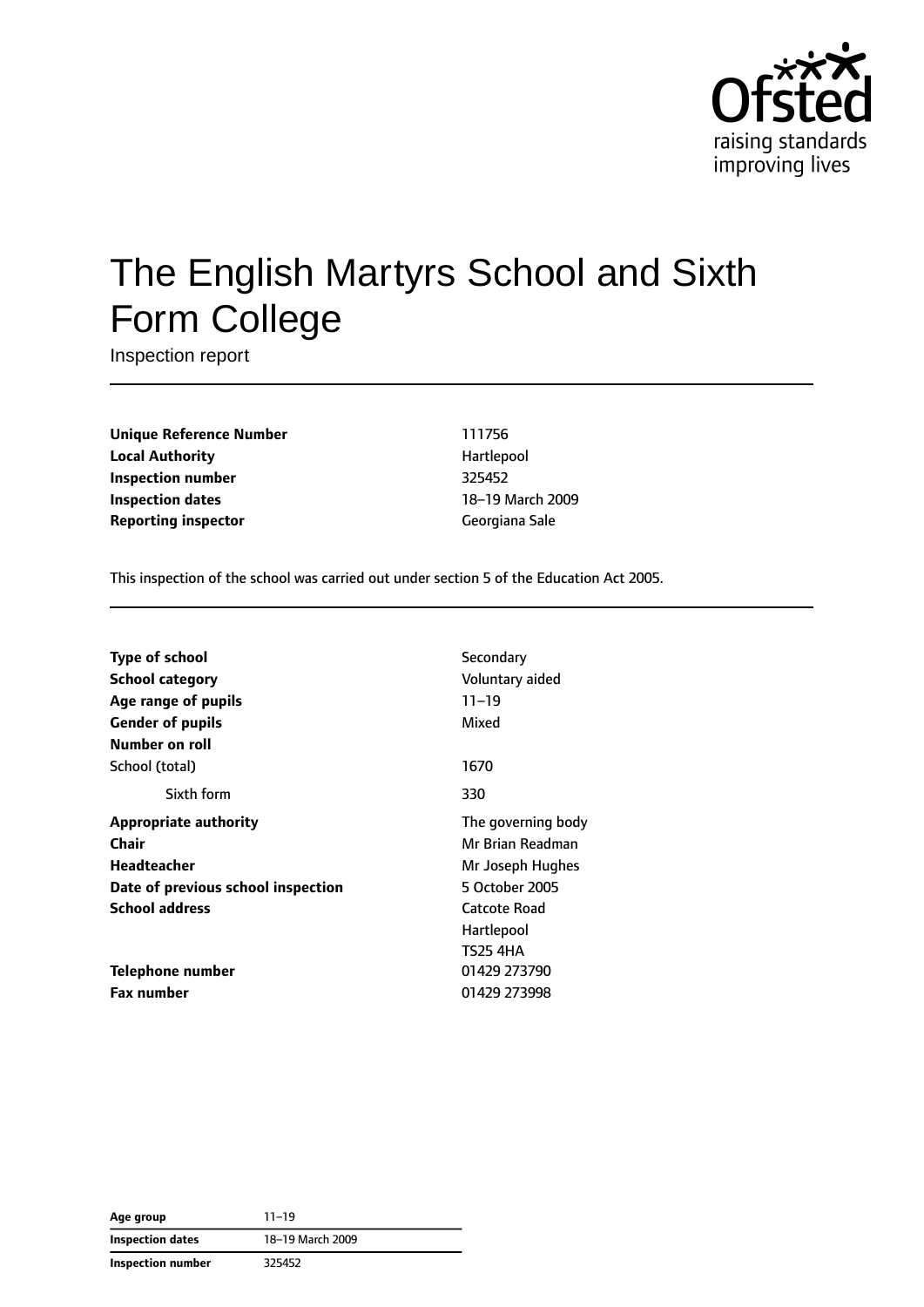.

<sup>©</sup> Crown copyright 2009

Website: www.ofsted.gov.uk

This document may be reproduced in whole or in part for non-commercial educational purposes, provided that the information quoted is reproduced without adaptation and the source and date of publication are stated.

Further copies of this report are obtainable from the school. Under the Education Act 2005, the school must provide a copy of this report free of charge to certain categories of people. A charge not exceeding the full cost of reproduction may be made for any other copies supplied.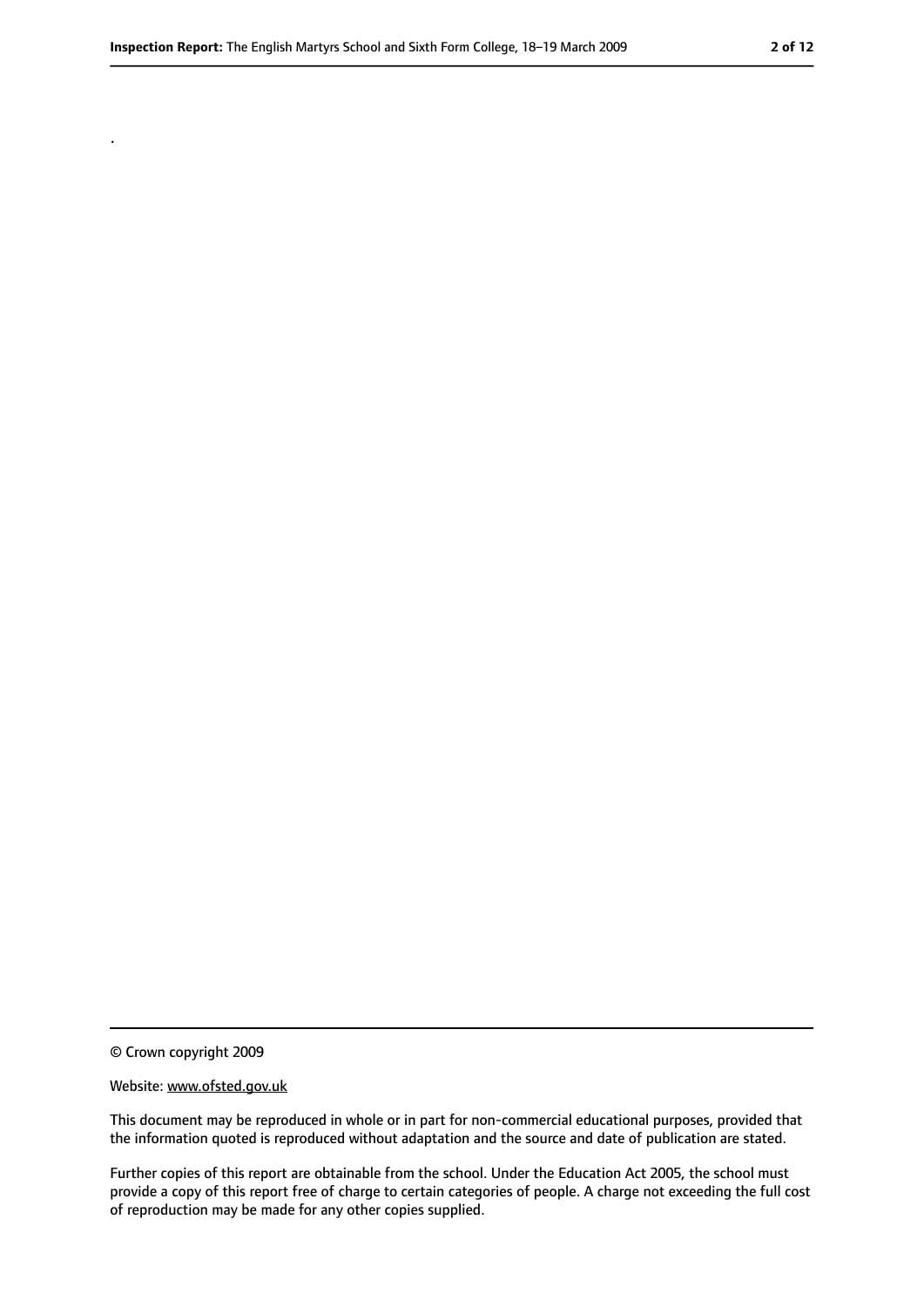## **Introduction**

The inspection was carried out by five Additional Inspectors.

#### **Description of the school**

The English Martyrs is a popular comprehensive school. It has specialist arts college status. The pupils come mainly from a number of Catholic primary schools spread over a wide area where the extent of social and economic deprivation is greater than the national average. The standards on entry to the school are above average. The proportion of students with learning difficulties is broadly average.

#### **Key for inspection grades**

| Grade 1 | Outstanding  |
|---------|--------------|
| Grade 2 | Good         |
| Grade 3 | Satisfactory |
| Grade 4 | Inadequate   |
|         |              |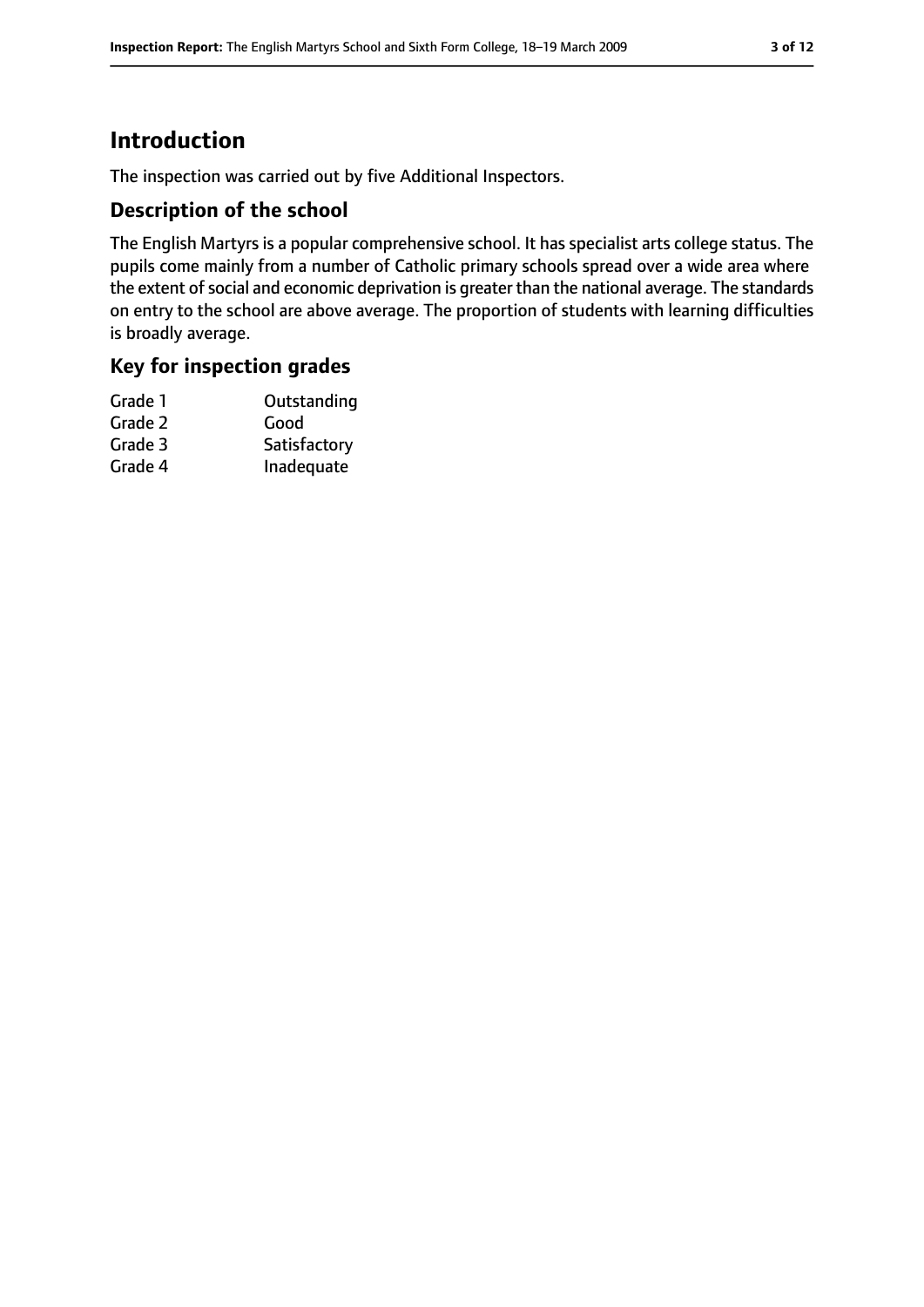## **Overall effectiveness of the school**

#### **Grade: 2**

English Martyrs is a good school with many outstanding features, including the thriving sixth form. The highly caring and supportive nature of staff and students and the strong Christian values run through the whole school community. Community cohesion is outstanding and influences the immediate school community and beyond. Students say that they feel safe, supported and encouraged to achieve their potential at all times, both in and out of class.

The school's specialism in the arts pervades the whole school in a very positive way. It is reflected in the vibrant learning environment for the pupils, and in the wide range of arts related courses. High quality specialist teaching and learning ensure that students achieve very well in art and design, and music. Standards in the school's arts specialisms are well above average. Students regularly win national prizes and exhibit in major exhibitions, for example at the Royal Academy.

Students achieve well and make good progress because the teaching and learning are good. Students develop very positive attitudes and good behaviour. They are determined to make the best of the opportunities offered to them. Standards by the end of Year 11 are well above average, including students with learning difficulties and/or disabilities, and those with English as an additional language. Staffing problems have adversely affected students' progress in English. These have been resolved and standards in English are on the rise but have not yet reached the school's challenging targets.

Students' personal development and well-being are outstanding. Students speak very positively about the school; they enjoy coming, they think they are taught well and they want to gain good results in examinations. Pupils behave well both in and out of lessons, and their attendance is above average and rising. They enjoy contributing to the school community and beyond; for example, through their charity work and working with feeder primaries. They treat each other with care and respect and thrive in the culturally and spiritually rich environment of the school.

Teaching is good. Students work hard in lessons, participate enthusiastically and are keen to answer questions. Teachers generally manage their classes well and they use praise and a wide range of strategies to motivate their pupils. All staff contribute fully to the school's provision, so that lesson and activities beyond the timetabled curriculum offer a rich diet and add to the students' enjoyment of their time at school.

The school places a strong emphasis on the importance of individual students and provides excellent support and care for all. The systems for academic guidance have improved since the last inspection and are now good. Students know how well they are doing and staff track their progress and take action if they fall behind with their work. Teachers use the data to help them plan interesting and challenging lessons and most of them give good advice to the students in their books about how to progress to a higher level. However, this is less evident in lessons.

The headteacher gives a strong clear direction to the staff, ably supported by his senior leadership team, middle managers and governing body. The school knows itself well, and there is regular and careful consideration of students' academic and pastoral development and consequent needs. There has been good all round improvement since the last inspection especially in the sixth form. Academic standards have risen because the school now uses data well to help students do their best. The school's good reputation as an arts specialist college has grown. Standards in the school's arts specialisms are also well above average. The increasing role of the middle leaders to drive improvement, the re-structuring of leadership roles and an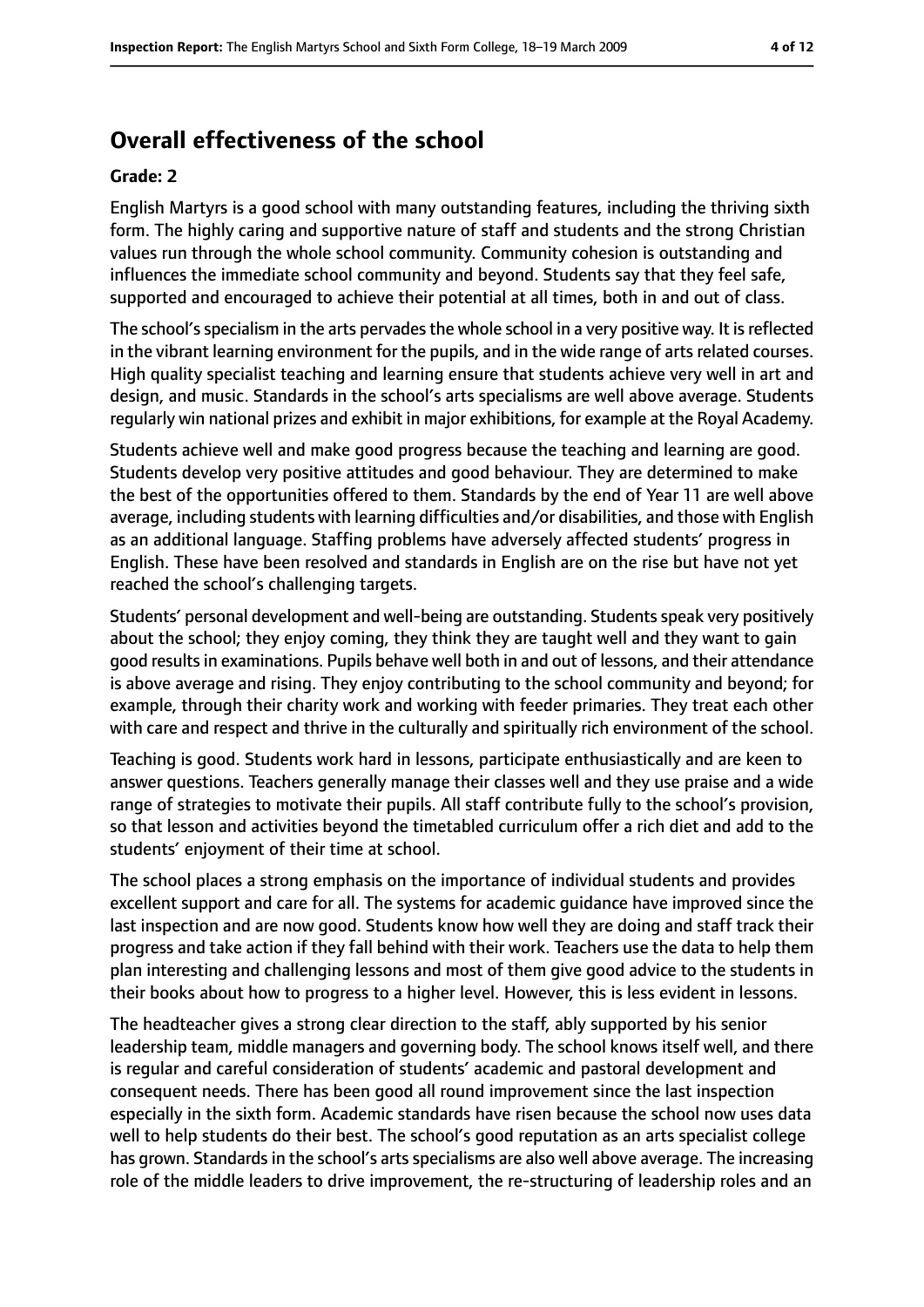able governing body, coupled with the impact of the specialist status, mean that the school has a good capacity to improve.

#### **Effectiveness of the sixth form**

#### **Grade: 1**

This is an outstanding sixth form where students flourish in a supportive and friendly atmosphere. Very good relationships and a real sense of community and support within the sixth form are key features in its success. Consequently, it provides a really secure environment for students to achieve well. Many continue on to university. Students are drawn to the sixth form by the specialist arts courses offered such as ceramics and music technology. Not all students come with good GCSE passes and attainment on entry is broadly average. A combination of outstanding teaching and learning, and excellent student-teacher relations ensures that students make outstanding progress and reach high standards that place the sixth form in the top 5% nationally.

The personal development of students is excellent. The students are mature, thoughtful, confident and well rounded young adults. Occasional lateness to lessons is the only shortcoming. The strong emphasis on discussion and sharing of ideas and independent learning prepares students well for further study.

Teaching and learning are outstanding as is the quality of care, guidance and support. A particular strength is the way that the school quickly recognises students who are experiencing difficulties of either a personal nature or connected with their chosen subjects. The curriculum is excellent; it offers a wide range of courses, including vocational courses for a range of abilities. The very extensive extra-curricular programme, the wide variety of visits, and a multitude of opportunities to take real responsibility, often serving others, all help to widen experience and develop confidence and self-esteem.

Leadership and management are excellent. High standards are sought. When standards fall in any subject the staff are quick to carry out a thorough investigation which results in an effective action plan.

#### **What the school should do to improve further**

- Improve the guidance given to pupils in lesson time so that they know what they have to do to progress.
- Raise standards in English to meet the school's challenging targets.

## **Achievement and standards**

#### **Grade: 2**

Students enter the school with above average standards and by the time they leave in Year 11 their achievement is good and standards are well above average. Relative to their capabilities, students with identified learning needs make good overall progress, as do students with English as an additional language. This is because their progress is closely monitored and a combination of pastoral and academic goals is used to help them do their best. Furthermore, good individual or group support is given by the well trained learning support assistants.

The standards attained by students at the end of Year 9 are well above those found nationally in English, mathematics and science. There has been a rising trend in the GCSE results and last year most students left with five good GCSE passes. All students left with at least one GCSE pass.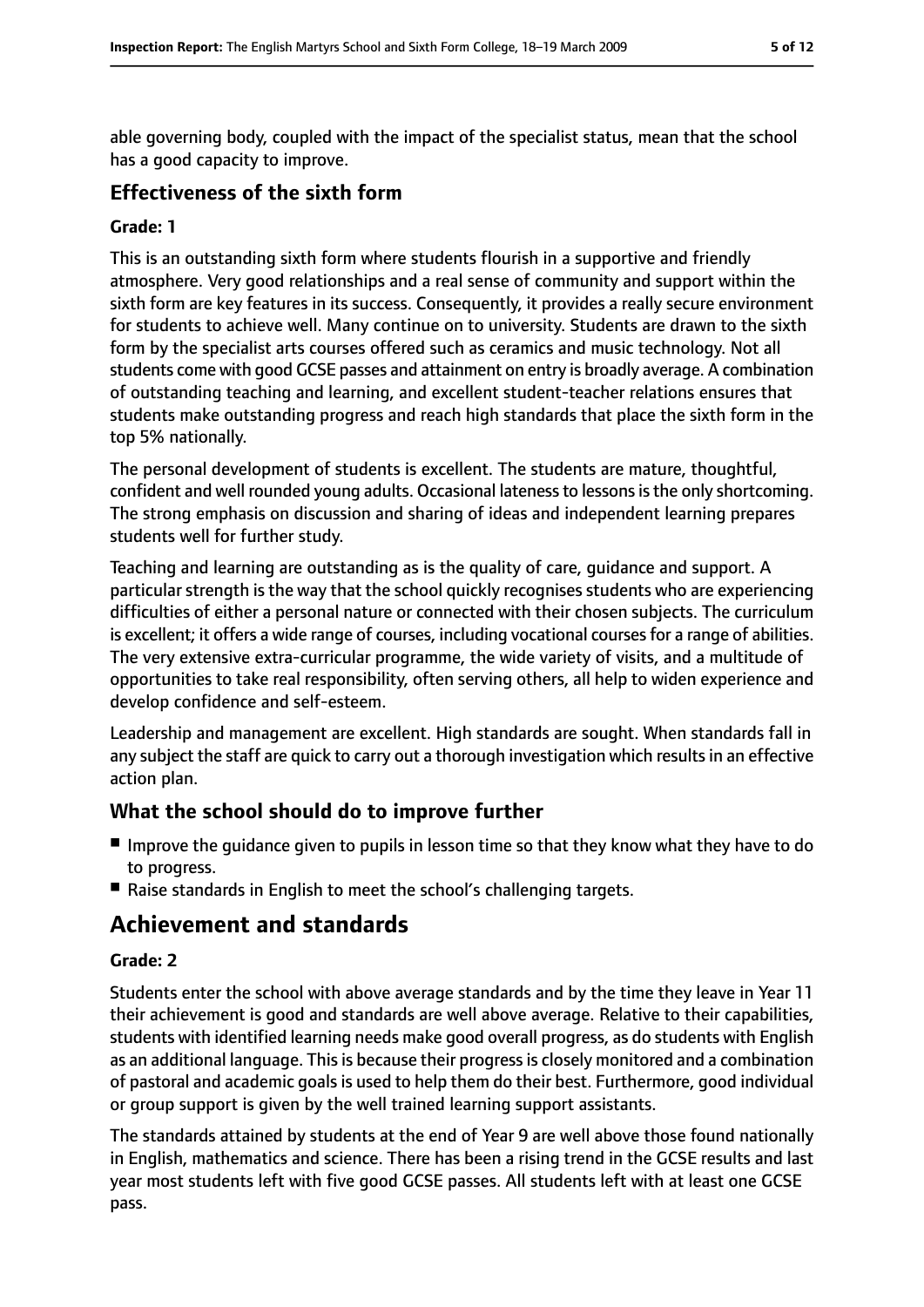Progress during Key Stage 4 is good as confirmed by inspection findings and by the school's own evidence. Results are now back on track to meet most of the school's challenging targets for this year although standards are not yet high enough in English. The number of subjects in which students attain above average standards is growing and includes art, design and technology, French and religious education (RE). The quality of the school's provision for business studies was recently judged to be outstanding by a separate inspection led by Her Majesty's Inspectors.

## **Personal development and well-being**

#### **Grade: 1**

The personal development and well-being of students are outstanding. Students behave well in lessons and around the building making the school a welcoming place where relationships are warm and respect between adults and students is palpable.

Pupils develop a deep spiritual awareness through events and activities such as prayers and assemblies and RE lessons. Students say that this, together with a shared set of social and moral values, contributes significantly towards their strong sense of community. One student, new to the school from abroad, said that, 'English Martyrs feels like a new family for me'. Students have opportunities to learn about other cultures, for example through excellent links with a school in Gambia which some students have visited. Most students report that they feel very safe and that bullying is minimal and dealt with quickly.

Students clearly enjoy school and the opportunities it offers. They are keen to learn and there are high levels of concentration and participation in lessons. Attendance is above the national average. Students have an excellent appreciation of what contributes to a healthy lifestyle and sports clubs are a popular feature of extra-curricular provision. The students develop a very good understanding of what constitutes a balanced diet and develop cooking skills so they how to prepare healthy meals.

Students' contribution to both the school and wider communities is excellent. For example, older students lead teaching in local primary schools in subjects such as art and French. Students develop their workplace skills well; all Year 10 take part in work experience and students take up the many opportunities to become involved in leadership and team work. Their progress in core skills is good and the school has won recognition for its excellent enterprise education curriculum which all pupils follow.

## **Quality of provision**

#### **Teaching and learning**

#### **Grade: 2**

Teaching and learning are good; some is outstanding. This is because the school has successfully placed a strong emphasis on raising the quality of learning in all lessons through better use of assessment data to match students' work to their prior attainment. This initiative has been supported by high quality training opportunities for teachers and support staff. The focused use of new systems in mathematics and English are having a significant impact on the consistency of assessment and in raising teachers' expectations.

Relationships between teachers and students are good; teachers are confident in their subjects and explain key points clearly. Teachers carefully explain the lesson's learning objectives, enhanced by the use of interactive whiteboards. This results in students clearly knowing what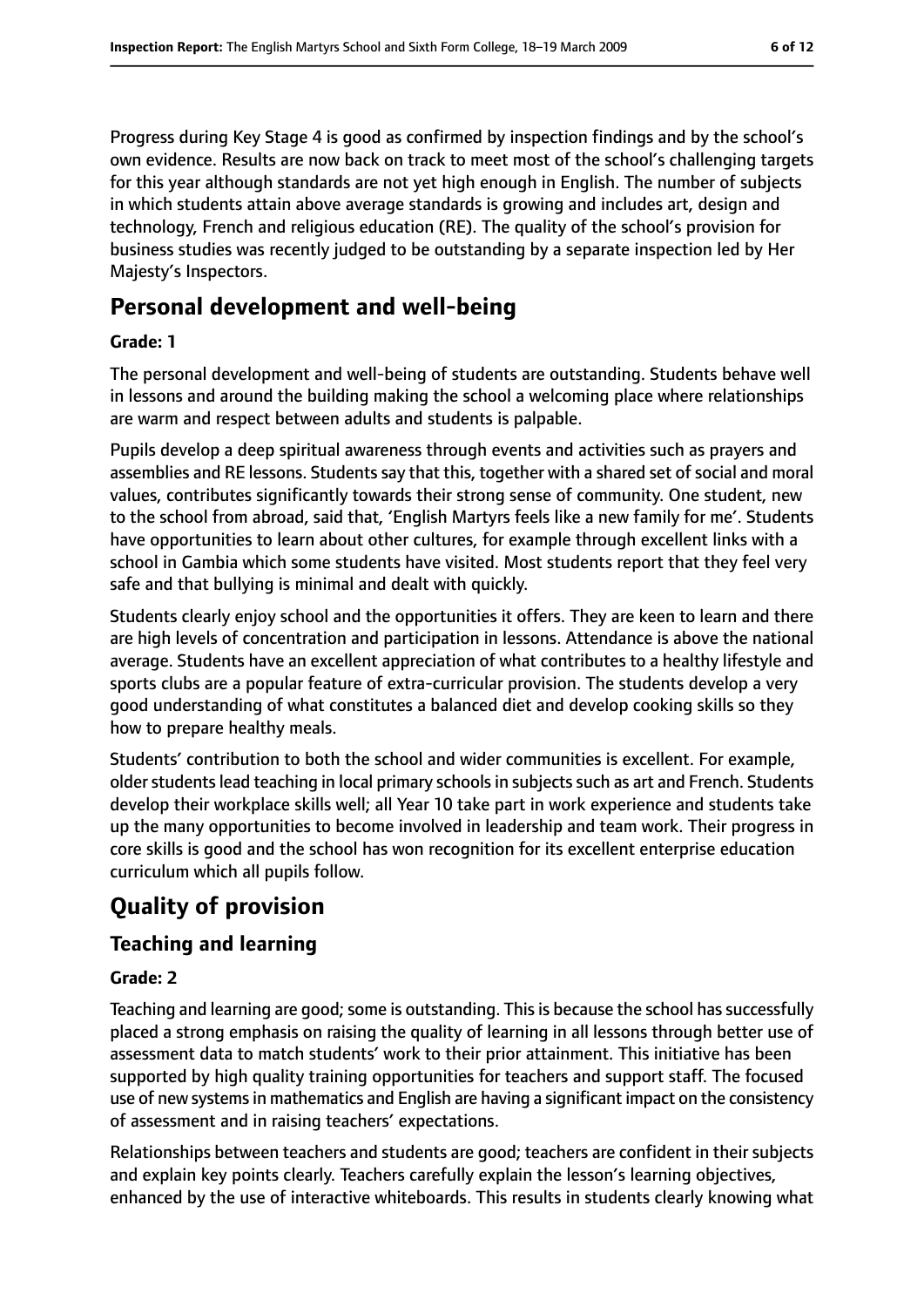to do and what to focus on. When this was combined with how the objectives for the lesson linked to students' own learning targets, students made very good progress.

In the best lessons, students are challenged to higher levels of thinking and creativity through good pace and skilled questioning. In most lessons, positive attitudes and high standards of behaviour create a good atmosphere for learning. In a small minority of lessons, teachers' management of students is less successful, and as a result, students lose concentration and learning slows.

Good levels of collaborative working are evident in many lessons. Good use is made of pair and group work, which is coupled in the best lessons with students assessing their own work against examination board criteria. However, this is not yet consistent across departments.

#### **Curriculum and other activities**

#### **Grade: 2**

Specialist arts college status makes a very strong contribution to the good quality curriculum. The uptake in arts subjects is excellent, and the arts specialism has had a significant influence on many aspects of the curriculum. Extra-curricular arts related activities, some of which carry accreditation, are particularly appreciated by students of all abilities and interests. Specialist funding is used to support arts activities in partner primary schools, the Catholic Schools' partnership and other local high schools, helping to raise standards throughout the local education community.

The curriculum has widened over the last years and is well matched to the range of students' needs and aspirations, with a growing provision of practical and vocational subjects. Opportunities for work related learning are well planned and welcomed by students. Personalised learning programmes are used effectively to meet the needs of those who have difficulty with learning or who are vulnerable, resulting this year in all students going on to either employment or training.

Changes to the curriculum for Personal Social Health Education are popular with students and are contributing significantly to students' outstanding personal development. An exceptional feature which contributes to students' preparation for the future is the extended curriculum. Students take part in a very wide range of visits, including trips to galleries and theatres, as well as journeys to Europe and beyond. The school achieved International School status in May 2008.

Information and communication technology(ICT) is used as a means to improve work and as a means of study in specialist programmes in individual subjects. ICT is not however planned or assessed well enough in Key Stage 4 to exploit to the full the standards reached by students at the end of Key Stage 3.

#### **Care, guidance and support**

#### **Grade: 2**

The school has very good systems to care for and support its students. All systems concerning safeguarding and child protection comply with national guidelines. Effective methods are used to identify, and respond to individual needs and there is a wide range of strategies to offer support. For example, students with English as an additional language benefit from working with a teaching assistant specially trained in supporting language development. Some students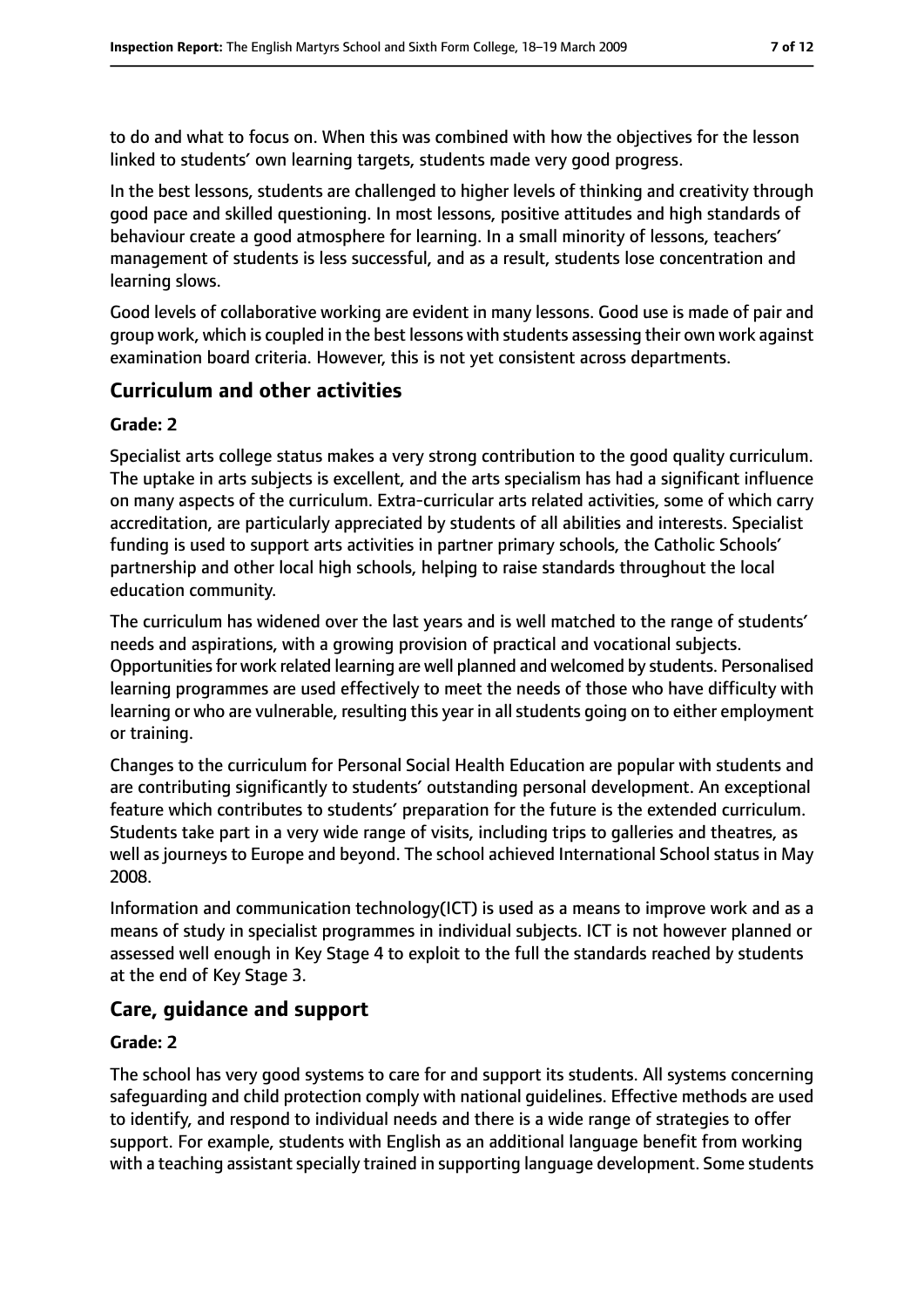with particular needs receive individually designed time tables to help their integration into school life.

Transition at all stages, managed by the pastoral support staff, is good. The school has close links with its feeder primary schools and many students will have visited four times or more before they enter Year 7. Careers guidance is timely and thorough and students describe this as a strength of the school.

Academic guidance to students is good. Students in all years have appropriate targets and tracking systems make sure that any underachievement is identified and appropriate interventions organised. Although well developed in some subjects, oral feedback in lessons is not always used enough to support students in improving their work.

## **Leadership and management**

#### **Grade: 2**

Leadership and management are good. Staff and students subscribe to the clear set of values that comes from the headteacher and the senior leaders. The headteacher is committed to promoting not only the students' academic but also their personal development. An outstanding contribution is made to community cohesion. Excellent links with local schools and within the community, plus the strong links with some countries abroad, extends very well student's understanding of the diversity of modern society.

A well planned cycle of self-evaluation ensures that senior and middle leaders know how well the school is doing and what the key priorities are for further development. Good systems result in challenging targets for improvement at school, subject and class levels. Middle leaders, supported by senior colleagues, demonstrate a sound ability to monitor, review and plan action. Senior leaders put in well targeted support to develop their middle leaders and hold them to account for their performance.

The good partnership between the school and governing body ensures that governors are well informed and have a clear picture of strengths. They are increasingly involved in strategic planning to bring about further improvements, challenging where appropriate. The school gives good value for money.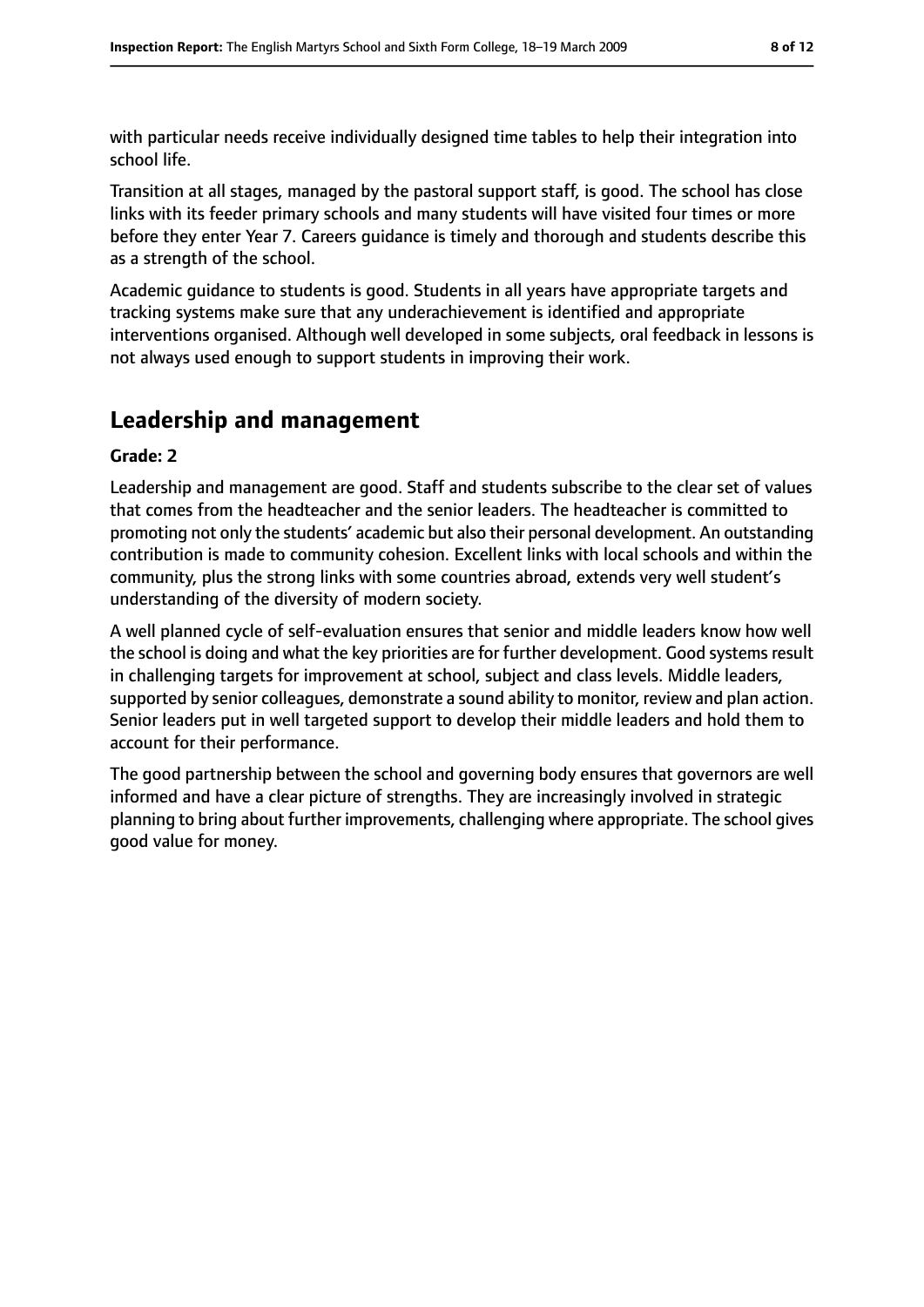**Any complaints about the inspection or the report should be made following the procedures set out in the guidance 'Complaints about school inspection', which is available from Ofsted's website: www.ofsted.gov.uk.**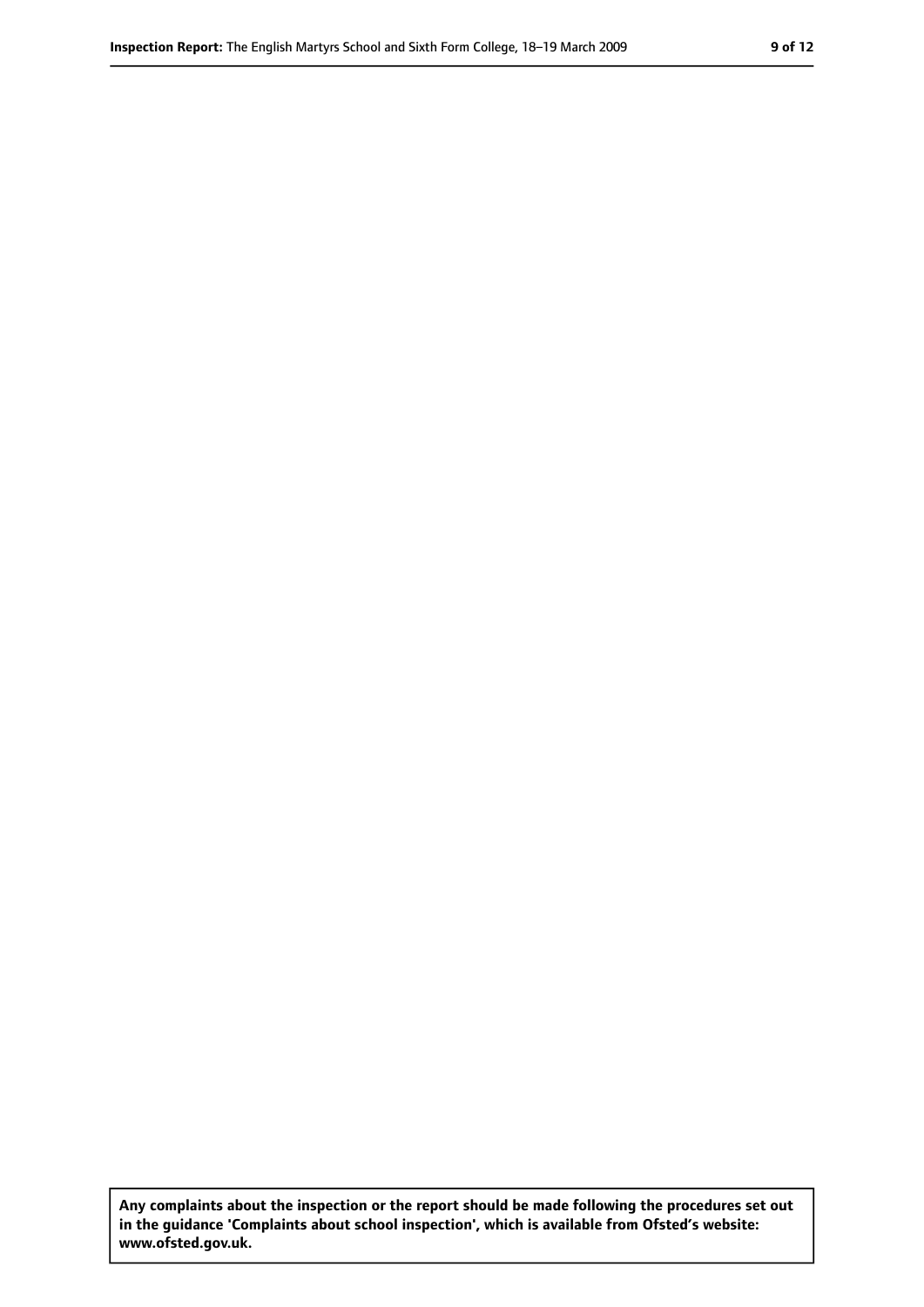## **Inspection judgements**

| Key to judgements: grade 1 is outstanding, grade 2 good, grade 3 | <b>School</b><br><b>Overall</b> | $16-19$ |
|------------------------------------------------------------------|---------------------------------|---------|
| satisfactory, and grade 4 inadequate                             |                                 |         |

#### **Overall effectiveness**

| How effective, efficient and inclusive is the provision of<br>education, integrated care and any extended services in<br>meeting the needs of learners? |     |     |
|---------------------------------------------------------------------------------------------------------------------------------------------------------|-----|-----|
| Effective steps have been taken to promote improvement since<br>the last inspection                                                                     | Yes | Yes |
| How well does the school work in partnership with others to<br>promote learners' well being?                                                            |     |     |
| The capacity to make any necessary improvements                                                                                                         |     |     |

### **Achievement and standards**

| How well do learners achieve?                                                                               |  |
|-------------------------------------------------------------------------------------------------------------|--|
| The standards <sup>1</sup> reached by learners                                                              |  |
| How well learners make progress, taking account of any<br>significant variations between groups of learners |  |
| How well learners with learning difficulties and/or disabilities<br>make progress                           |  |

#### **Annex A**

<sup>&</sup>lt;sup>1</sup>Grade 1 - Exceptionally and consistently high; Grade 2 - Generally above average with none significantly below average; Grade 3 - Broadly average to below average; Grade 4 - Exceptionally low.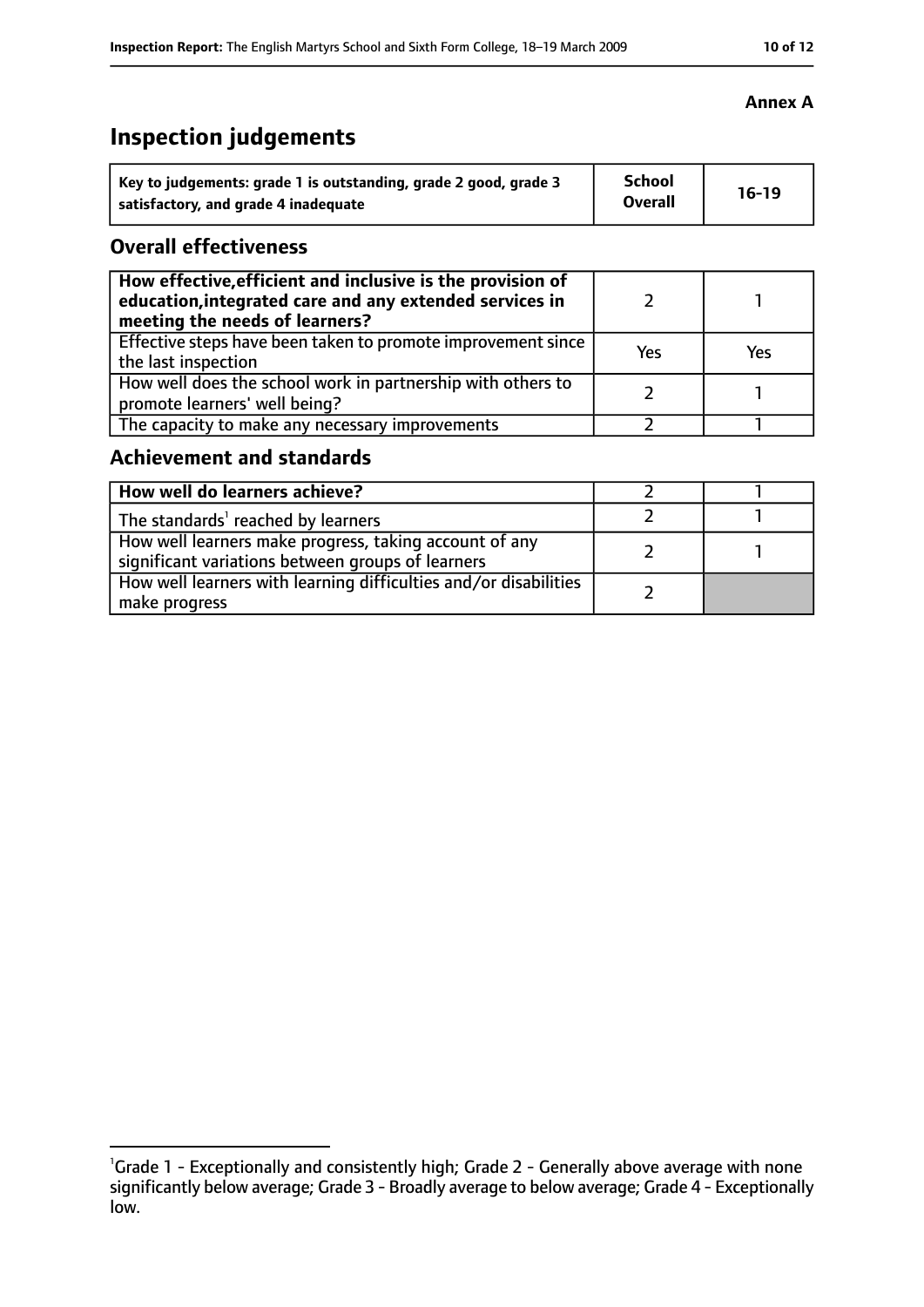## **Personal development and well-being**

| How good are the overall personal development and<br>well-being of the learners?                                 |  |
|------------------------------------------------------------------------------------------------------------------|--|
| The extent of learners' spiritual, moral, social and cultural<br>development                                     |  |
| The extent to which learners adopt healthy lifestyles                                                            |  |
| The extent to which learners adopt safe practices                                                                |  |
| The extent to which learners enjoy their education                                                               |  |
| The attendance of learners                                                                                       |  |
| The behaviour of learners                                                                                        |  |
| The extent to which learners make a positive contribution to<br>the community                                    |  |
| How well learners develop workplace and other skills that will<br>contribute to their future economic well-being |  |

## **The quality of provision**

| $\mid$ How effective are teaching and learning in meeting the<br>full range of learners' needs?       |  |
|-------------------------------------------------------------------------------------------------------|--|
| How well do the curriculum and other activities meet the range<br>of needs and interests of learners? |  |
| How well are learners cared for, quided and supported?                                                |  |

## **Leadership and management**

| How effective are leadership and management in raising<br>achievement and supporting all learners?                           | 2             |     |
|------------------------------------------------------------------------------------------------------------------------------|---------------|-----|
| How effectively leaders and managers at all levels set clear<br>direction leading to improvement and promote high quality of | $\mathcal{L}$ |     |
| care and education                                                                                                           |               |     |
| How effectively leaders and managers use challenging targets<br>to raise standards                                           | $\mathcal{P}$ |     |
| The effectiveness of the school's self-evaluation                                                                            | $\mathcal{P}$ |     |
| How well equality of opportunity is promoted and discrimination<br>eliminated                                                |               |     |
| How well does the school contribute to community cohesion?                                                                   |               |     |
| How effectively and efficiently resources, including staff, are<br>deployed to achieve value for money                       | $\mathcal{P}$ |     |
| The extent to which governors and other supervisory boards<br>discharge their responsibilities                               | 2             |     |
| Do procedures for safeguarding learners meet current<br>qovernment requirements?                                             | Yes           | Yes |
| Does this school require special measures?                                                                                   | No            |     |
| Does this school require a notice to improve?                                                                                | No            |     |